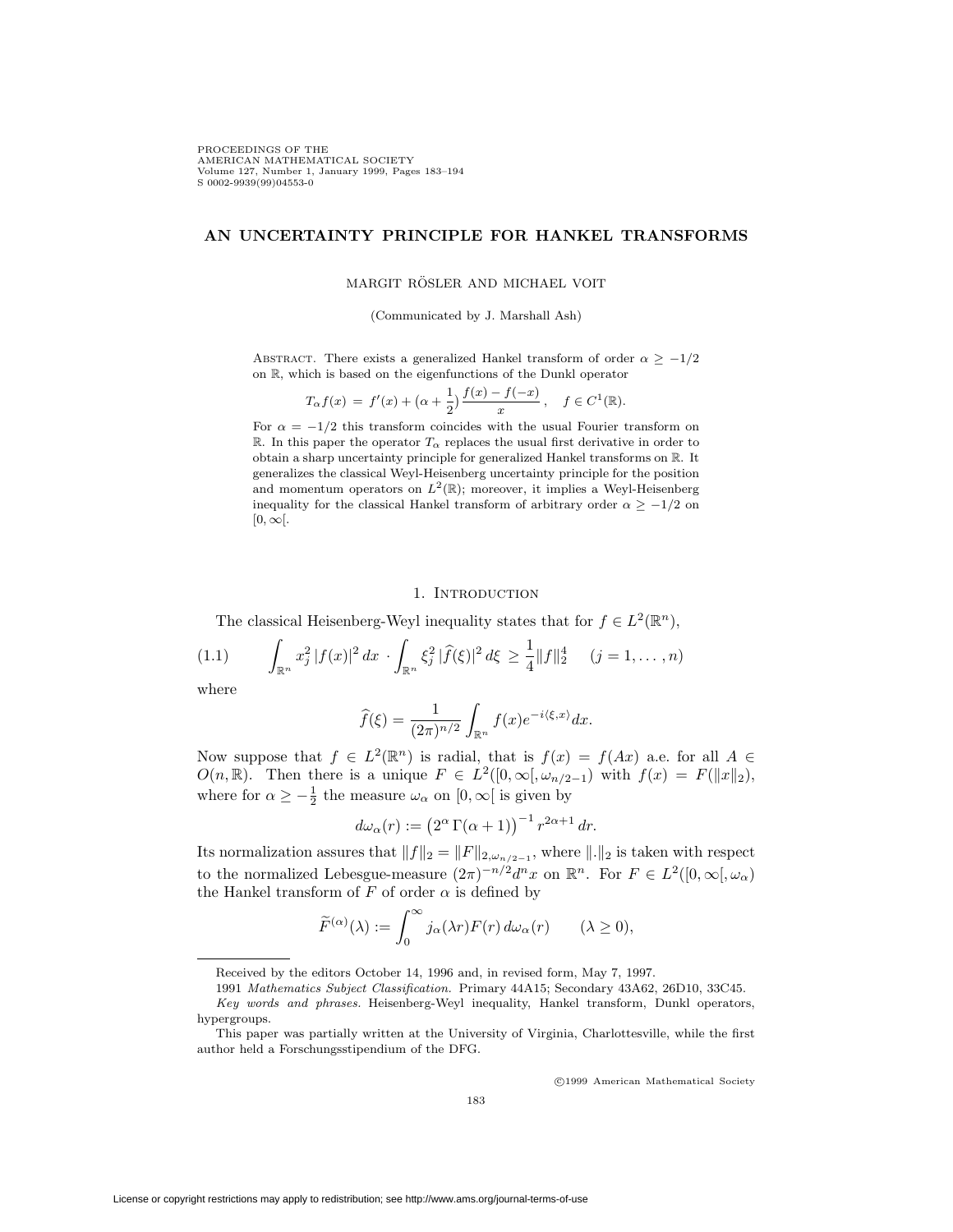with the spherical Bessel functions

$$
j_{\alpha}(z) := \Gamma(\alpha+1)(z/2)^{-\alpha} J_{\alpha}(z) := \Gamma(\alpha+1) \cdot \sum_{n=0}^{\infty} \frac{(-1)^n (z/2)^{2n}}{n! \Gamma(n+\alpha+1)}
$$
  $(z \in \mathbb{C}).$ 

It is easily checked that for radial  $f \in L^2(\mathbb{R}^n)$  with  $f(x) = F(||x||_2)$  the Plancherel transform  $\hat{f}$  is again radial with  $\hat{f}(\xi) = \tilde{F}^{(n/2-1)}(\|\xi\|_2)$ . Therefore (1.1) for radial functions leads to

(1.2) 
$$
||rF(r)||_2 \cdot ||\lambda \widetilde{F}^{(n/2-1)}(\lambda)||_2 \geq \frac{n}{2} ||F||_2^2
$$

for all  $F \in L^2([0,\infty), \omega_{n/2-1})$ , where  $\Vert . \Vert_2$  is taken with respect to  $\omega_{n/2-1}$ .

One purpose of this note is to extend the Heisenberg-Weyl uncertainty principle (1.2) to arbitrary indices  $\alpha \in \mathbb{R}$ ,  $\alpha \ge -1/2$ .

**Theorem 1.1.** *For each*  $F \in L^2([0, \infty[, \omega_\alpha)$ *,* 

$$
||x F||_{2,\omega_{\alpha}} \cdot ||\lambda \widetilde{F}^{(\alpha)}||_{2,\omega_{\alpha}} \geq (\alpha+1) ||F||_{2,\omega_{\alpha}}^{2}.
$$

*Moreover, equality holds if and only if*  $F(x) = de^{-cx^2/2}$  *for some*  $d \in \mathbb{C}$  *and*  $c > 0$ *.* 

This theorem emerges as an easy consequence of an uncertainty principle for a generalized Hankel transform of index  $\alpha \geq -1/2$  on R, where in contrast to the situation on  $[0, \infty)$ , we have an appropriate generalization of the usual first derivative and thus can follow the classical proof via an inequality for non-commuting selfadjoint operators. This generalization of the usual first derivative is a certain first-order differential-difference operator  $T_\alpha$  on R, which is known as a Dunkl operator. Such operators have been introduced by Dunkl [5, 6, 7] in connection with finite reflection groups on Euclidean spaces. They played an essential role in Dunkl's generalization of spherical harmonics and soon led to further development in harmonic analysis (see e.g.  $Opdam$  [13] and de Jeu [9]). In particular, there is a generalized Hankel transform on  $\mathbb R$  (usually called a Dunkl transform) which intertwines  $T_\alpha$  with the multiplication operator by x. It is based on the eigenfunctions of  $T_\alpha$ , which can be expressed in terms of Bessel functions (see Dunkl [7]) and may be considered as generalizations of the usual exponential function. These generalized exponential functions have been studied by Rosenblum [18] in connection with generalized Hermite polynomials and a Bose-like oscillator calculus; for the quantum-mechanical background we refer to the literature cited there, especially to [11], and also to [12]. In fact, the generalized exponential functions lead to an associative convolution structure on  $\mathbb{R}$ ; a detailed investigation of this convolution is given in Rösler  $[16]$ . It is quite similar to a hypergroup convolution—up to the lack of preserving positivity—and allows a far-reaching harmonic analysis. (A general reference to hypergroups is the monograph [2].)

The outline of this paper is as follows: In Section 2 basic properties of the generalized Hankel transform on R and its underlying convolution structure are collected. In Section 3 we introduce generalized Sobolev spaces which provide an appropriate setting for our uncertainty principle. This principle is then stated and proved in Section 4. The functions for which the lower bound is attained are determined there as well.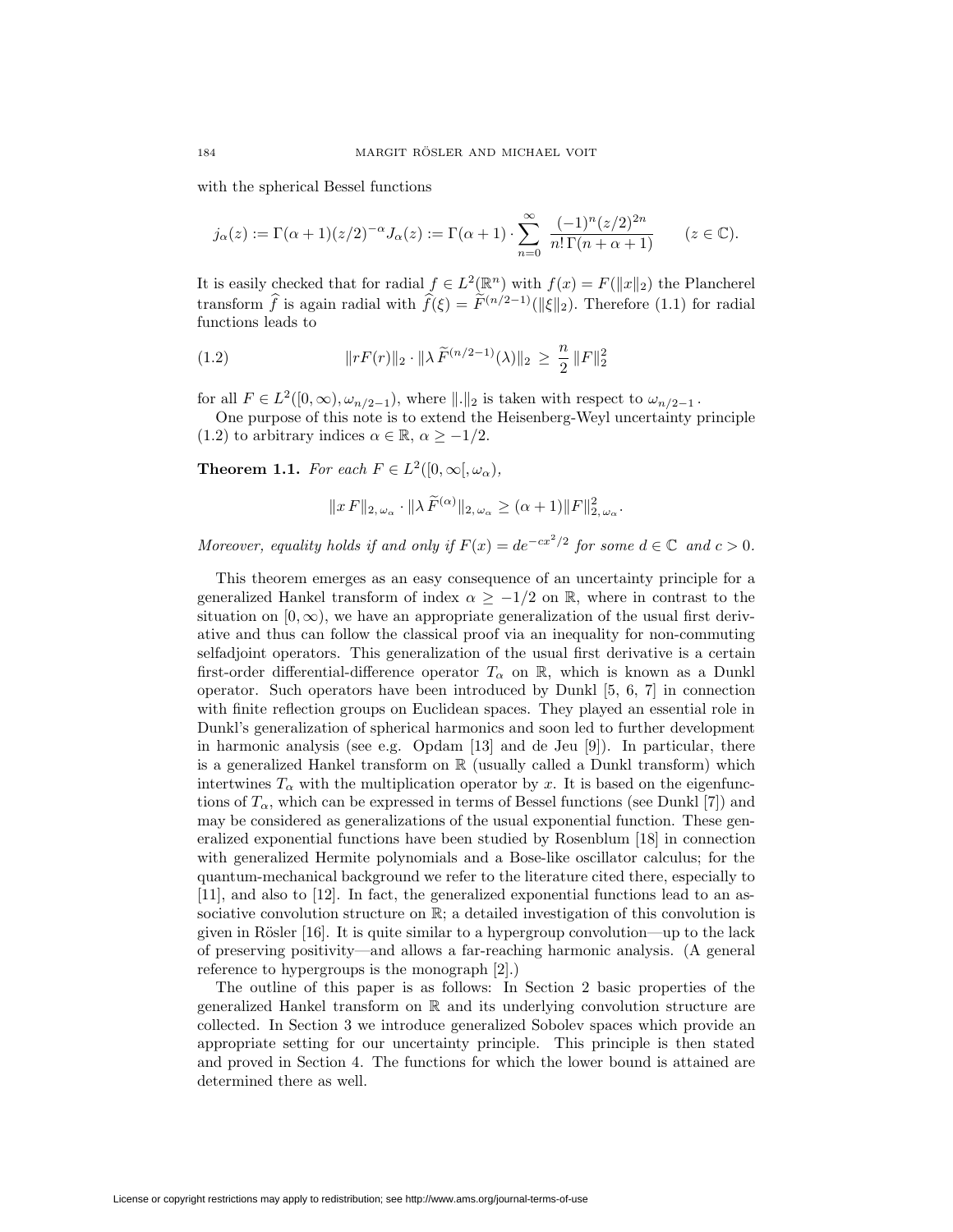### 2. A generalized Hankel transform on R

For  $\alpha \geq -1/2$  we introduce the generalized exponential function

$$
e_{\alpha}(z) := j_{\alpha}(iz) + C_{\alpha}z j_{\alpha+1}(iz) \quad (z \in \mathbb{C}) \quad \text{ with } C_{\alpha} = \frac{1}{2(\alpha+1)}.
$$

It is holomorphic on  $\mathbb{C}$ . Notice that in case  $\alpha = -1/2$  we just have  $e_{-1/2}(z) = e^z$ . For  $\alpha > -1/2$ , the function  $e_{\alpha}$  has the following integral representation (see [16] or [18]):

(2.1) 
$$
e_{\alpha}(z) = M_{\alpha} \int_{-1}^{1} e^{zt} (1-t)^{\alpha - 1/2} (1+t)^{\alpha + 1/2} dt
$$

with

$$
M_{\alpha} = \frac{\Gamma(\alpha + 1)}{\Gamma(\alpha + 1/2)\Gamma(1/2)}.
$$

Thus  $e_{\alpha}$  can be written in terms of the confluent hypergeometric function  ${}_{1}F_{1}$ ; employing (13.2.2) of Abramowitz and Stegun [1], one obtains

$$
e_{\alpha}(z) = e^z {}_1F_1(\alpha + 1/2, 2\alpha + 2, -2z).
$$

Moreover, (2.1) yields that  $|e_\alpha(z)| \leq 1$  for all  $z \in i\mathbb{R}$ . Rosenblum [18] introduced the functions  $e_{\alpha}$  in order to describe the generating functions of the generalized Hermite polynomials on R. He showed that

$$
e^{-z^2}e_{\alpha}(2xz) = \sum_{n=0}^{\infty} H_n^{\alpha+1/2}(x) \frac{z^n}{n!} \quad (x, z \in \mathbb{C}),
$$

where the  $H_n^{\alpha+1/2}$ ,  $n \in \mathbb{N}_0$  are the (suitably normalized) generalized Hermite polynomials of order  $\alpha + 1/2$ , being defined as the orthogonal polynomials with respect to the weight  $|x|^{2\alpha+1}e^{-x^2}$  on R.

For  $\alpha \ge -1/2$  and  $\lambda \in \mathbb{C}$  the modified Bessel functions  $\Psi^\alpha_\lambda$  on  $\mathbb{C}$  are now defined by

(2.2) 
$$
\Psi_{\lambda}^{\alpha}(z) := e_{\alpha}(i\lambda z).
$$

The  $\Psi^\alpha_\lambda$  satisfy a product formula on  $\mathbb R$  which leads to a commutative Banach-*∗*algebra structure on the Banach space  $M_b(\mathbb{R})$  of all complex bounded Borel measures on  $\mathbb{R}$ . More precisely, the following is shown in [16]:

**Theorem 2.1.** Let  $\alpha \geq -1/2$ . Then there is a unique bilinear and separately *weak-*\*-continuous convolution  $*_\alpha$  on  $M_b(\mathbb{R})$  such that the product of point measures *satisfies*

$$
\Psi^\alpha_\lambda(x)\,\Psi^\alpha_\lambda(y) \,=\, \int_\mathbb{R} \Psi^\alpha_\lambda(z)\,d(\delta_x *_\alpha \delta_y)(z) \quad \text{ for } x,y \in \mathbb{R},\,\,\lambda \in \mathbb{C}.
$$

*This convolution is associative, commutative, and norm-continuous with*

$$
(\mu *_{\alpha} \nu)(\mathbb{R}) = \mu(\mathbb{R}) \cdot \nu(\mathbb{R}) \quad \text{and} \quad \|\mu *_{\alpha} \nu\| \leq 4 \cdot \|\mu\| \cdot \|\nu\| \quad \text{for} \quad \mu, \nu \in M_b(\mathbb{R}).
$$

*Moreover,*  $(M_b(\mathbb{R}), *_{\alpha})$  *is a commutative Banach-* $*$ *-algebra with unit*  $\delta_0$ *, involution*  $\mu \mapsto \mu^*$  (where  $\mu^*(A) := \overline{\mu(-A)}$  for Borel sets  $A \subset \mathbb{R}$ ), and with the norm  $\|\mu\|' :=$  $||L_{\mu}||$ , the operator  $L_{\mu}$  on  $M_b(\mathbb{R})$  being defined by  $L_{\mu}(\nu) := \mu * \nu$ .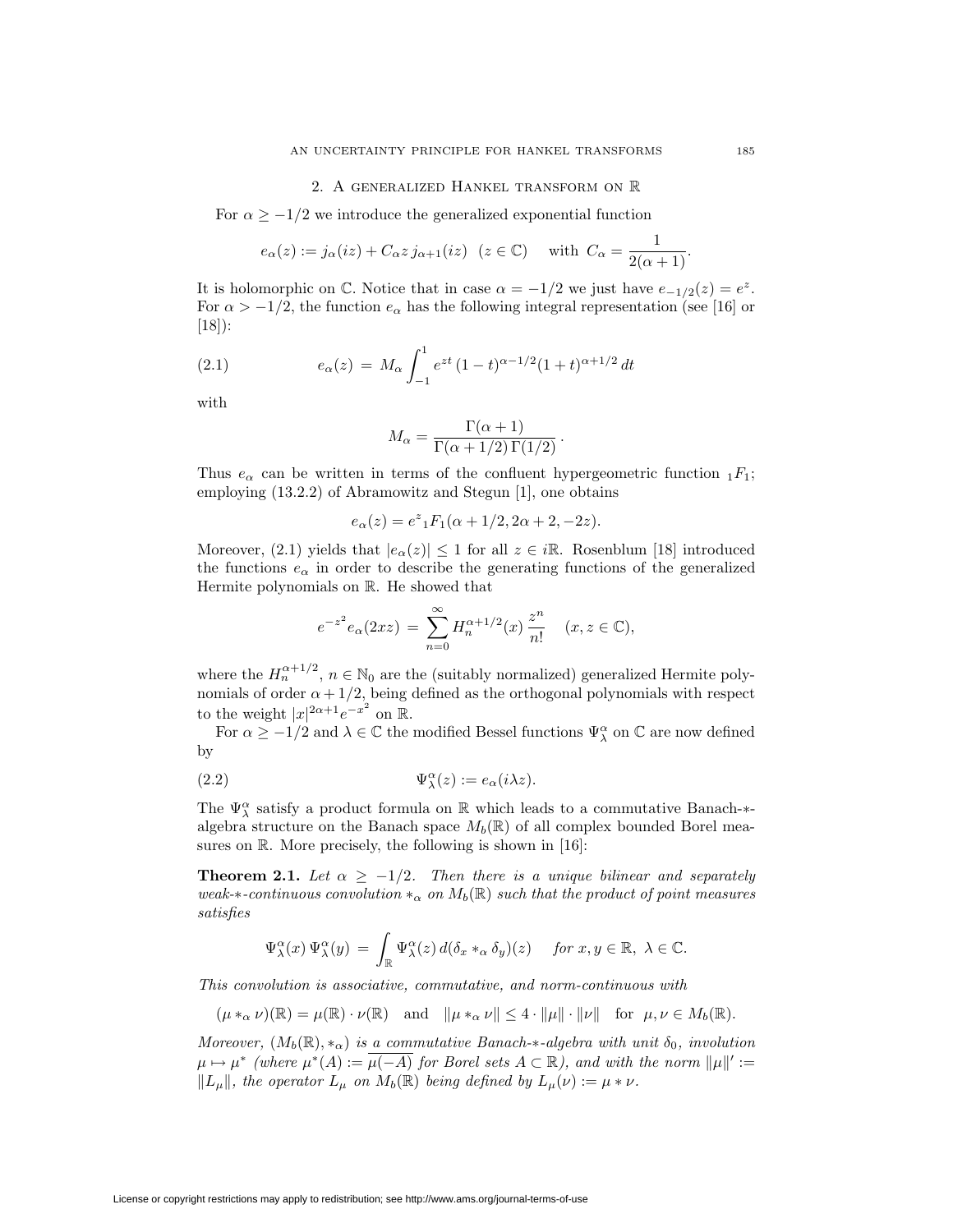The convolution  $*_\alpha$  is given explicitly in [16] as well as in Rosenblum [18], (4.3.1). In fact, it determines a signed hypergroup structure on R. (For a general background on signed hypergroups, we refer to Rösler  $[14, 15]$ .) At the moment we need no details on this convolution; we just mention that for  $x, y \in \mathbb{R}$  the product  $\delta_x *_{\alpha} \delta_y$  is in general not positive and that

$$
\text{supp}(\delta_x *_{\alpha} \delta_y) = [-|x| - |y|, -||x| - |y||]
$$
  
 
$$
\cup [||x| - |y||, |x| + |y|] \text{ for } \alpha > -1/2, x, y \neq 0.
$$

For  $\alpha = -1/2$ , the convolution  $*_\alpha$  is just the usual group convolution of ( $\mathbb{R}, +$ ). Now consider the positive Radon measure

$$
d m_{\alpha}(x) = \frac{1}{2^{\alpha+1}\Gamma(\alpha+1)}|x|^{2\alpha+1} dx \quad \text{ on } \mathbb{R}.
$$

This measure is (up to a multiplicative constant) the unique positive Radon measure on R which is  $*_\alpha$ -invariant, i.e., for each  $f \in C_c(\mathbb{R})$  with compact support, we have

(2.3) 
$$
m_{\alpha}(x f) = m_{\alpha}(f), \quad \text{where} \quad x f(z) := \int_{\mathbb{R}} f d(\delta_x *_{\alpha} \delta_z)
$$

(see Theorem 3.1 of [16]), and notice that the adjoint relation for  $m_\alpha$  implies (2.3) by Corollary 3.4 of Rösler  $[14]$ .

When regarded as a subspace of  $M_b(\mathbb{R})$ , the space  $L^1(\mathbb{R}, m_\alpha)$  becomes a closed *\**-ideal of  $(M_b(\mathbb{R}), *_{\alpha})$ . The multiplicative linear functionals of  $L^1(\mathbb{R}, m_{\alpha})$  are given by

$$
\widetilde{\psi}^\alpha_\lambda(f):=\int_{\mathbb{R}}f(x)\,\overline{\Psi^\alpha_\lambda(x)}\,dm_\alpha(x),\quad \lambda\in\mathbb{R}.
$$

Thus the Gelfand transform is a generalized Hankel transform on  $\mathbb R$  defined by

$$
(2.4) \quad L^1(\mathbb{R}, m_\alpha) \longmapsto C_0(\mathbb{R}), \quad f \longmapsto \widehat{f}^\alpha \quad \text{with} \quad \widehat{f}^\alpha(\lambda) := \int_{\mathbb{R}} f(x) \, \overline{\Psi_\lambda^\alpha(x)} \, dm_\alpha(x).
$$

There exists a Plancherel theorem (Prop. 3.6 of Rösler  $[16]$ ), which assures that this transform can be uniquely extended to  $L^2$ -functions and establishes an isometric isomorphism of  $L^2(\mathbb{R}, m_\alpha)$ . For brevity, we shall now always denote the norm of  $L^2(\mathbb{R}, m_\alpha)$  by  $\|.\|_2$ . Thus

(2.5) 
$$
\|\widehat{f}^{\alpha}\|_2 = \|f\|_2 \quad \text{for all } f \in L^2(\mathbb{R}, m_\alpha).
$$

The inverse Hankel and Plancherel transform are defined by

$$
g^{\vee \alpha}(x) := \int_{\mathbb{R}} g(\lambda) \Psi^{\alpha}_{\lambda}(x) \, dm_{\alpha}(\lambda)
$$

for  $g \in L^1(\mathbb{R}, m_\alpha)$  and  $g \in L^2(\mathbb{R}, m_\alpha)$  respectively. If  $f \in C(\mathbb{R}) \cap L^1(\mathbb{R}, m_\alpha)$  satisfies  $\hat{f}^{\alpha} \in L^1(\mathbb{R}, m_{\alpha})$ , then for all  $x \in \mathbb{R}$  we have the  $L^1$ - inversion formula

$$
f(x) = (\widehat{f}^{\alpha})^{\vee \alpha}(x).
$$

As already indicated, there is a close connection between this convolution structure and the Dunkl transform as studied in de Jeu [9]. In fact, the generalized Hankel transform (2.4) coincides (up to a multiplicative factor) with the Dunkl transform of index  $\alpha + 1/2$  associated with the reflection group  $\mathbb{Z}_2$  on R. In de Jeu's notation, this transform is defined on  $L^1(\mathbb{R}, |x|^{2\alpha+1}dx)$  by

$$
D_{\alpha+1/2} f(\lambda) = \int_{\mathbb{R}} f(x) \exp_{\mathbb{Z}_2}(-i\lambda, \alpha+1/2, x) |x|^{2\alpha+1} dx,
$$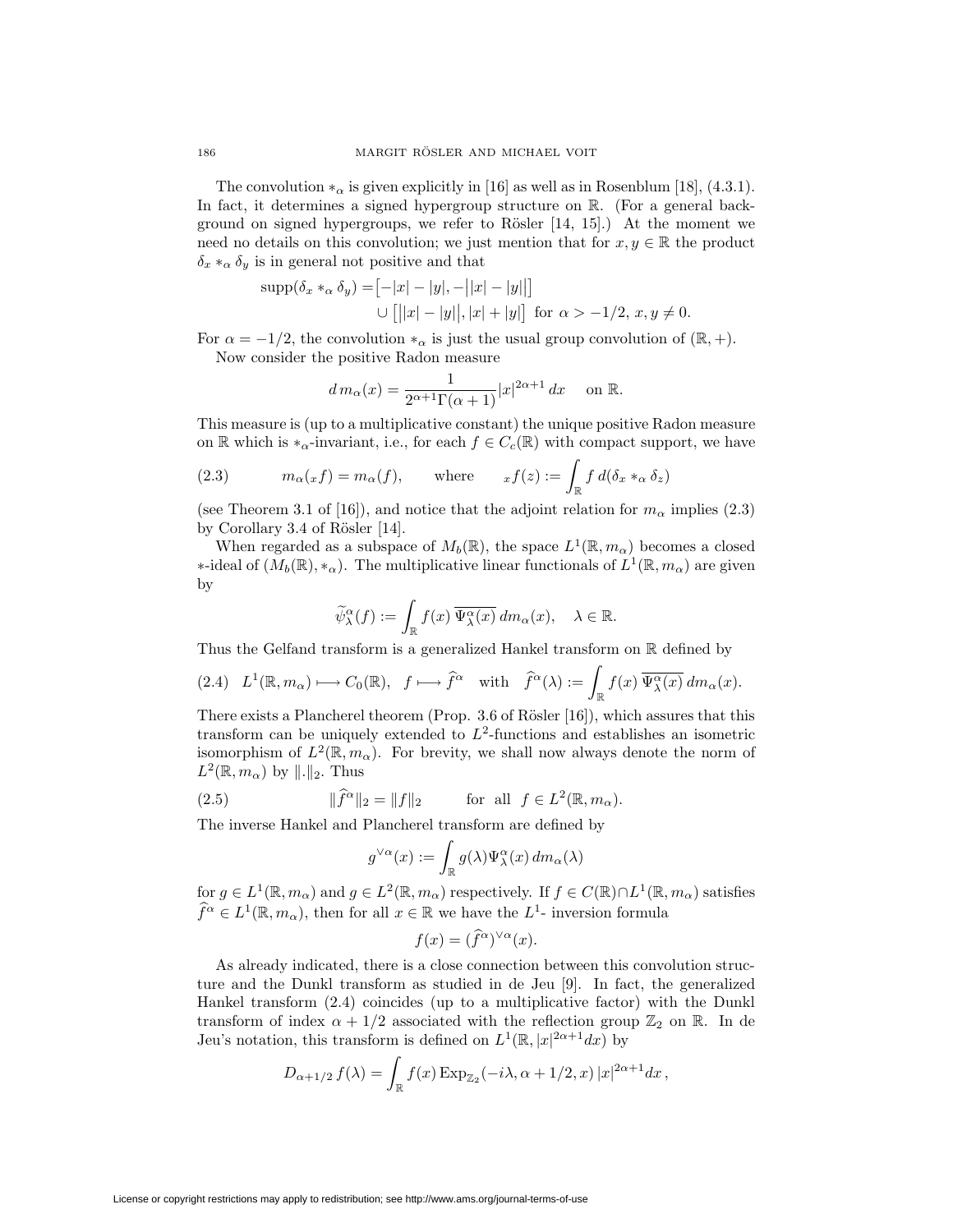with

$$
\begin{aligned} \text{Exp}_{\mathbb{Z}_2}(-i\lambda, \alpha + 1/2, x) \\ &= \Gamma(\alpha + 1) \left(\frac{|x\lambda|}{2}\right)^{-\alpha} \left(J_\alpha(|x\lambda|) - i\operatorname{sgn}(x\lambda)J_{\alpha+1}(|x\lambda|)\right) = \overline{\Psi_\lambda^\alpha}(x) \end{aligned}
$$

(see Dunkl [7], Section 4 and Remark 4.24 in de Jeu [9]). It was observed by Dunkl that the  $\Psi^{\alpha}_{\lambda}$ ,  $\lambda \in \mathbb{C}$ , are eigenfunctions of the first-order differential-difference operator

$$
T_{\alpha}f(x) = f'(x) + (\alpha + \frac{1}{2}) \cdot \frac{f(x) - f(-x)}{x}, \quad f \in C^{1}(\mathbb{R})
$$

satisfying

$$
T_\alpha(\Psi^\alpha_\lambda)=i\lambda\cdot\Psi^\alpha_\lambda.
$$

# 3. The SOBOLEV spaces  $H_2^{\alpha}(\mathbb{R})$

For our purpose of an uncertainty principle involving  $T_{\alpha}$  it is useful to introduce the generalized Sobolev space

$$
H_2^{\alpha}(\mathbb{R}) := \{ f \in L^2(\mathbb{R}, m_{\alpha}) : \lambda \widehat{f}^{\alpha}(\lambda) \in L^2(\mathbb{R}, m_{\alpha}) \},
$$

equipped with the norm

$$
||f|H_2^{\alpha}|| := (||f||_2^2 + ||\lambda \widehat{f}^{\alpha}(\lambda)||_2^2)^{1/2}.
$$

(As before,  $\|.\|_2$  is taken with respect to  $m_\alpha$ .) The space  $H_2^{\alpha}(\mathbb{R})$  is isomorphic with the Hilbert space  $L^2(\mathbb{R}, (1 + \lambda^2) dm_\alpha(\lambda))$  via the Plancherel transform  $f \mapsto f^\alpha$ . According to Corollary 4.22 of de Jeu [9], this transform provides a homeomorphism of the Schwartz space  $\mathcal{S}(\mathbb{R})$  of rapidly decreasing functions on R. It is easily checked that  $\mathcal{S}(\mathbb{R})$  is dense in  $L^2(\mathbb{R}, (1 + \lambda^2)dm_\alpha(\lambda))$ . As a consequence,  $\mathcal{S}(\mathbb{R})$  is dense in  $H_2^{\alpha}(\mathbb{R})$  as well. For  $f \in \mathcal{S}(\mathbb{R})$  and  $g \in C_b^1(\mathbb{R})$  we have

(3.1) 
$$
\int_{\mathbb{R}} (T_{\alpha}f)g \, dm_{\alpha} = -\int_{\mathbb{R}} f(T_{\alpha}g) dm_{\alpha}
$$

and

(3.2) 
$$
(T_{\alpha}f)^{\wedge\alpha}(\lambda) = i\lambda \cdot \widehat{f}^{\alpha}(\lambda)
$$

(see Dunkl [7] and the weaker versions of de Jeu [9], Lemma 4.6). The operator  $T_{\alpha}$ extends canonically to  $H_2^{\alpha}(\mathbb{R})$  by setting  $T_{\alpha}f := (i\lambda \cdot \hat{f}^{\alpha})^{\vee \alpha}$  for  $f \in H_2^{\alpha}(\mathbb{R})$ . Thus i  $T_\alpha$  is a self-adjoint operator on  $L^2(\mathbb{R}, m_\alpha)$  with domain  $\mathcal{D}(i T_\alpha) = \mathcal{D}(T_\alpha) = H_2^\alpha(\mathbb{R})$ .

Later on, we shall need information on the asymptotic behaviour of functions from  $H_2^{\alpha}(\mathbb{R})$  near 0. According to Sobolev's lemma, functions belonging to the classical Sobolev space  $H_2(\mathbb{R}) = H_2^{-1/2}(\mathbb{R})$  always have a representative which is continuous on R. This is in general not true for functions from  $H_2^{\alpha}(\mathbb{R})$  with  $\alpha \geq 0$ . The following lemma gives sharp estimates for their asymptotic behaviour near 0 and shows in particular that for each  $f \in H_2^{\alpha}(\mathbb{R})$  there exists a representative of  $f$ which is at least continuous on  $\mathbb{R} \setminus \{0\}$ .

**Lemma 3.1.** Let  $f \in H_2^{\alpha}(\mathbb{R})$ . Then there exists an  $L^2$ -representative of f such *that*

(3.3) 
$$
|f(x)| \leq C_{\alpha} \cdot ||f| H_2^{\alpha} || \cdot R_{\alpha}(x)
$$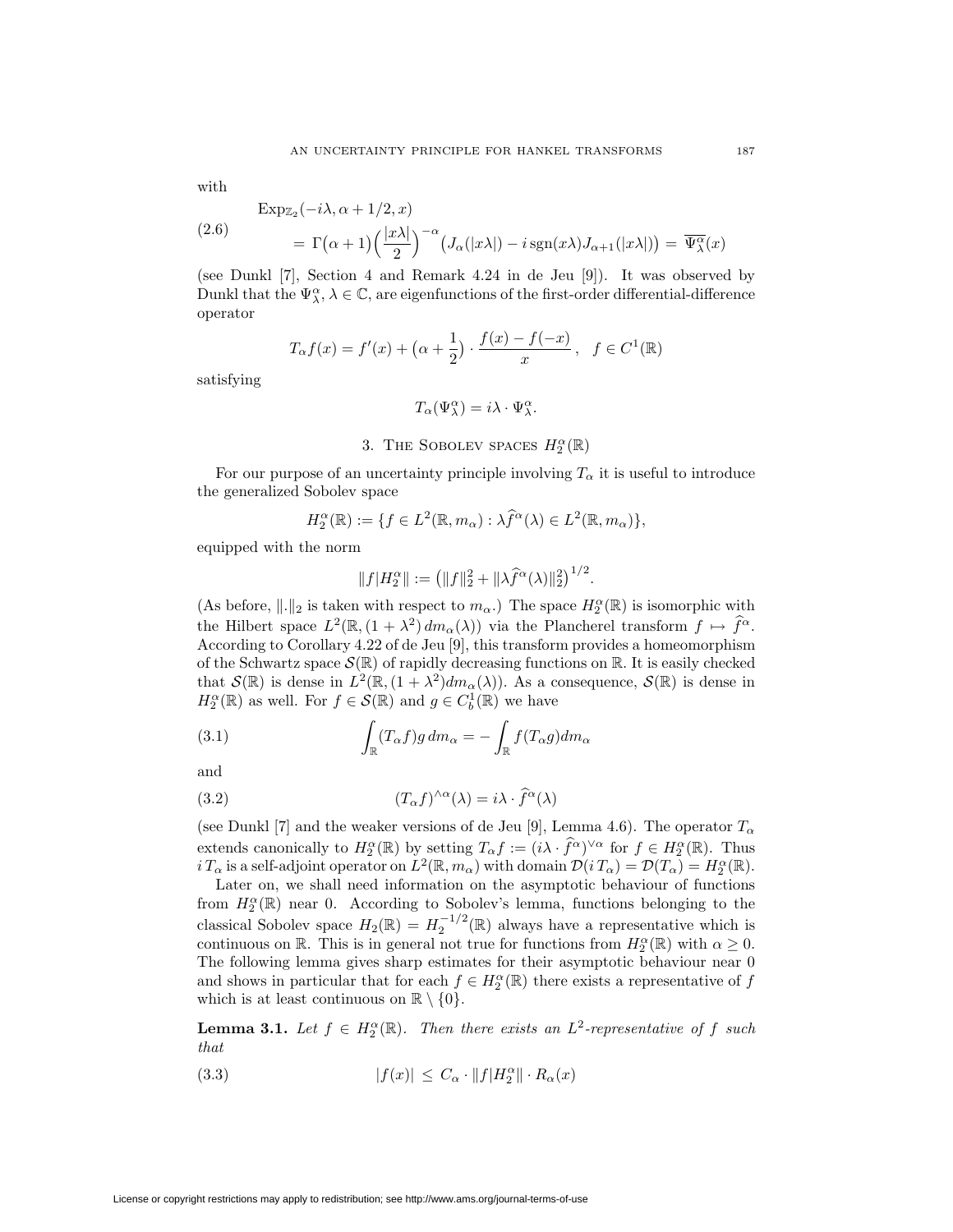*for*  $x \neq 0$ *, where*  $C_{\alpha} > 0$  *is a constant independent of* f *and* 

$$
R_{\alpha}(x) := \begin{cases} |x|^{-\alpha} & \text{if } \alpha > 0; \\ \left| \ln |x| \right|^{1/2} & \text{if } \alpha = 0; \\ 1 & \text{if } \alpha \in [-1/2, 0]. \end{cases}
$$

*Moreover, this*  $L^2$ -representative of f *is continuous on*  $\mathbb{R} \setminus \{0\}$  for any  $\alpha \geq -1/2$ *and continuous on*  $\mathbb{R}$  *if*  $\alpha \in [-1/2, 0].$ 

*Proof.* The definition of the characters  $\Psi^{\alpha}_{\lambda}$  and the asymptotic expansion for Bessel functions (see (9.2.1) of Abramowitz and Stegun [1]) ensure that

$$
\Psi_\lambda^{\alpha}(x) = O(|\lambda x|^{-(\alpha+1/2)}) \quad \text{for} \quad |\lambda x| \to \infty.
$$

Moreover, as noted in Section 2, we have  $|\Psi_{\lambda}^{\alpha}(x)| \leq 1$  for  $\lambda, x \in \mathbb{R}$ . Hence there exist constants  $C_i$  such that for all  $x \neq 0$ 

$$
\int_{\mathbb{R}} |\hat{f}^{\alpha}(\lambda) \Psi_{\lambda}^{\alpha}(x)| dm_{\alpha}(\lambda) \leq C_{1} \int_{\mathbb{R}} |\hat{f}^{\alpha}(\lambda)| \cdot \min(1, |\lambda x|^{-(\alpha+1/2)}) dm_{\alpha}(\lambda)
$$
\n
$$
\leq C_{1} \int_{-1/|x|}^{1/|x|} |\hat{f}^{\alpha}(\lambda)| dm_{\alpha}(\lambda) + \frac{C_{2}}{|x|^{\alpha+1/2}} \int_{\{|\lambda x| \geq 1\}} |\hat{f}^{\alpha}(\lambda)| |\lambda|^{\alpha+1/2} d\lambda
$$
\n(3.4)\n
$$
\leq C_{3} \Biggl( \int_{-1/|x|}^{1/|x|} |\hat{f}^{\alpha}(\lambda)|^{2} (1 + \lambda^{2}) dm_{\alpha}(\lambda) \cdot \int_{-1/|x|}^{1/|x|} \frac{|\lambda|^{2\alpha+1}}{1 + \lambda^{2}} d\lambda \Biggr)^{1/2}
$$
\n
$$
+ \frac{C_{4}}{|x|^{\alpha+1/2}} \Biggl( \int_{\mathbb{R}} |\hat{f}^{\alpha}(\lambda)|^{2} (1 + \lambda^{2}) dm_{\alpha}(\lambda) \cdot \int_{\{|\lambda x| \geq 1\}} \frac{1}{1 + \lambda^{2}} d\lambda \Biggr)^{1/2}
$$
\n
$$
\leq C_{5} \cdot R_{\alpha}(x) \cdot \|f| H_{2}^{\alpha} \|.
$$

Now take a sequence  $(f_n) \subset \mathcal{S}(\mathbb{R})$  with  $f_n \to f$  in  $H_2^{\alpha}(\mathbb{R})$ . Applying (3.4) to the differences  $f - f_n$ , we see that  $(f_n)$  converges locally uniformly on  $\mathbb{R} \setminus \{0\}$ to  $\varphi(x) := \int_{\mathbb{R}} \hat{f}^{\alpha}(\lambda) \Psi^{\alpha}_{\lambda}(x) dm_{\alpha}(\lambda)$ . Hence  $\varphi$  is a continuous representative of f on  $\mathbb{R} \setminus \{0\}$ , and (3.4) shows that it satisfies (3.3). Finally, if  $\alpha < 0$ , then the  $f_n$ converge uniformly on  $\mathbb{R} \setminus \{0\}$  and hence on  $\mathbb{R}$  as well. This yields a continuous extension of  $\varphi$  to 0.  $\Box$ 

*Remark* 3.2. The estimates of Lemma 3.1 are sharp in the following sense: If  $\alpha > 0$ , then for any exponent  $\beta \in ]0, \alpha[$  there exist functions  $f \in H_2^{\alpha}(\mathbb{R})$  with  $f(x) \sim |x|^{-\beta}$ for  $x \to 0$ ; if  $\alpha = 0$ , then for any exponent  $\beta \in ]0,1/2[$  there exist functions  $f \in H_2^0(\mathbb{R})$  with  $f(x) \sim |\ln |x||^\beta$  for  $x \to 0$ .

In fact, if  $\alpha > 0$ , then one may choose  $f := g^{\vee \alpha}$  with  $g \in L^2(\mathbb{R}, m_\alpha)$  being defined by  $g(\lambda) = |\lambda|^{3-2\alpha-2}$  for  $|\lambda| \ge 1$  and  $g(\lambda) = 1$  for  $|\lambda| < 1$ . (Note that  $g \notin L^1(\mathbb{R}, m_\alpha)$ . Then for  $x \neq 0$ , one has

$$
f(x) = \int_{\mathbb{R}} g(\lambda) \Psi_{\lambda}^{\alpha}(x) dm_{\alpha}(\lambda) = \int_{0}^{1} j_{\alpha}(\lambda x) d\omega_{\alpha}(\lambda) + \int_{1}^{\infty} \lambda^{\beta - 2\alpha - 2} j_{\alpha}(\lambda x) d\omega_{\alpha}(\lambda).
$$

The first summand is obviously bounded with  $x \to 0$ , while the second one equals

$$
\frac{C_1}{|x|^\beta}\int_{|x|}^{\infty}u^{\beta-1}j_{\alpha}(u)du \sim C_2|x|^{-\beta} \quad \text{ for } x \to 0,
$$

with some constants  $C_1, C_2 \in \mathbb{R}$ . (Note that by the asymptotics of  $j_\alpha(u)$  with  $u \to \infty$ , the integral  $\int_0^\infty u^{\beta-1} j_\alpha(u) du$  converges.)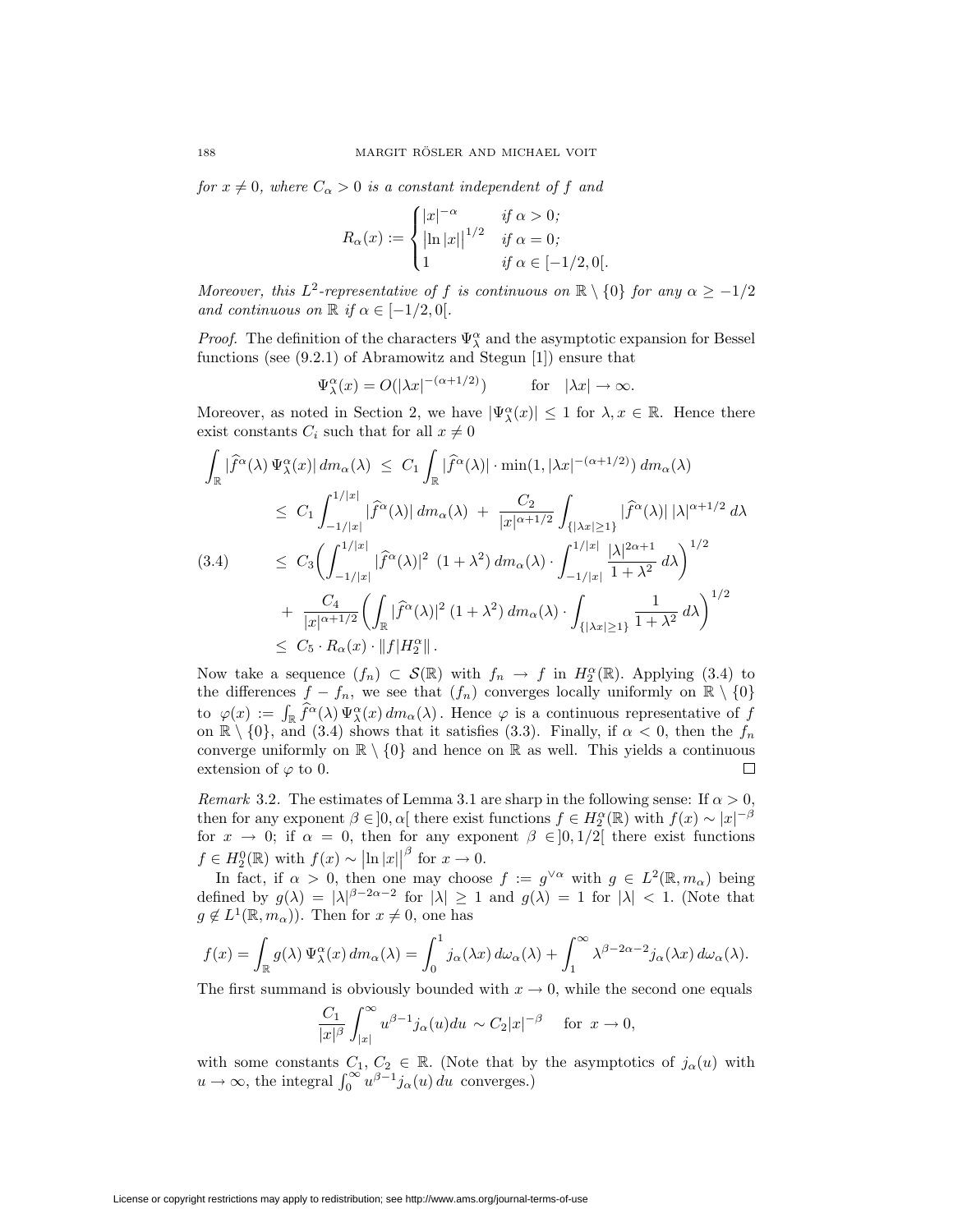If  $\alpha = 0$ , then choose  $f = g^{\vee 0}$  with  $g \in L^2(\mathbb{R}, m_0)$  being defined by  $g(\lambda) =$  $|\lambda|^{-2}(\ln |\lambda|)^{\beta-1}$  for  $|\lambda| \ge e$  and  $g(\lambda) = 1$  for  $|\lambda| < e$ . For small  $|x| \ne 0$  we now obtain, with certain functions  $C_i(x)$  which are bounded when  $x \to 0$ ,

$$
f(x) = \int_{\mathbb{R}} g(\lambda) \Psi_{\lambda}^{0}(x) dm_{0}(\lambda) = C_{1}(x) + \int_{e}^{\infty} \frac{(\ln \lambda)^{\beta - 1}}{\lambda^{2}} j_{0}(\lambda |x|) \lambda d\lambda
$$
  
=  $C_{2}(x) + \int_{e|x|}^{1} \frac{1}{u} \left[ \ln \left( \frac{u}{|x|} \right) \right]^{\beta - 1} j_{0}(u) du.$ 

As  $j_0(u) = 1 + O(u^2)$  with  $u \to 0$ , this equals

$$
C_3(x) + \int_{e|x|}^1 \frac{1}{u} \left[ \ln\left(\frac{u}{|x|}\right) \right]^{\beta - 1} du = C_3(x) + \frac{1}{\beta} \left[ \ln\left(\frac{u}{|x|}\right) \right]^{\beta} \Big|_{e|x|}^1 = C_4(x) + \frac{1}{\beta} \left| \ln|x| \right|^{\beta}
$$

as claimed.

*Remark* 3.3*.* Results related to those of this section can also be found in [21] and references cited there.

# 4. The uncertainty principle for Hankel transforms on R

We shall use the following notion of variance: Let  $Q$  denote the multiplication operator on  $L^2(\mathbb{R}, m_\alpha)$  defined by  $Qf(x) = xf(x)$ ; its domain is

$$
\mathcal{D}(Q) = \{ f \in L^2(\mathbb{R}, m_\alpha) : xf \in L^2(\mathbb{R}, m_\alpha) \}.
$$

Suppose  $f \in \mathcal{D}(Q)$  with  $||f||_2 = 1$ . Then, denoting the scalar product on  $L^2(\mathbb{R}, m_\alpha)$ by  $\langle , \rangle$ , we define the  $\alpha$ -variance of  $f$  by

(4.1) 
$$
var_{\alpha}(f) := ||xf||_2^2 - \langle xf, f \rangle^2 = ||(x - \langle xf, f \rangle)f||_2^2.
$$

In case  $f \in H_2^{\alpha}(\mathbb{R})$  it is seen from (3.2) that

$$
var_{\alpha}(\widehat{f}^{\alpha}) = ||(T_{\alpha} - \langle T_{\alpha}f, f \rangle)f||_{2}^{2}.
$$

Finally, for a function  $f : \mathbb{R} \to \mathbb{C}$  denote by

$$
f_e(x) = \frac{1}{2}(f(x) + f(-x)), \quad f_o(x) = \frac{1}{2}(f(x) - f(-x))
$$

its even and odd part respectively. Our main theorem is then as follows:

**Theorem 4.1.** *Let*  $f \in \mathcal{D}(T_\alpha) \cap \mathcal{D}(Q)$  *with*  $||f||_2 = 1$ . *Then* 

(4.2) 
$$
var_{\alpha}(f) \cdot var_{\alpha}(\widehat{f}^{\alpha}) \geq \left( (\alpha + \frac{1}{2}) (\|f_e\|_2^2 - \|f_o\|_2^2) + \frac{1}{2} \right)^2.
$$

*Moreover, equality holds if and only if* f *has the form*

$$
f_{(b,c)}(x) := d_{(b,c)} \cdot e^{-cx^2/2} \cdot \Psi_b^{\alpha}(x) \quad \text{with } b \in \mathbb{C}, c > 0,
$$

*and with a suitable normalization constant*  $d_{(b,c)} > 0$ .

*Remarks* 4.2. 1. For  $\alpha = -1/2$ , we regain the classical uncertainty principle:

$$
var(f) \cdot var(\hat{f}) \ge \frac{1}{4}
$$

,

with equality if and only if  $f$  is a Gaussian density of the form

$$
f(x) = \left(\frac{c}{\pi}\right)^{1/4} \cdot e^{-cx^2 + ibx}
$$
 with some  $b \in \mathbb{C}$  and  $c > 0$ .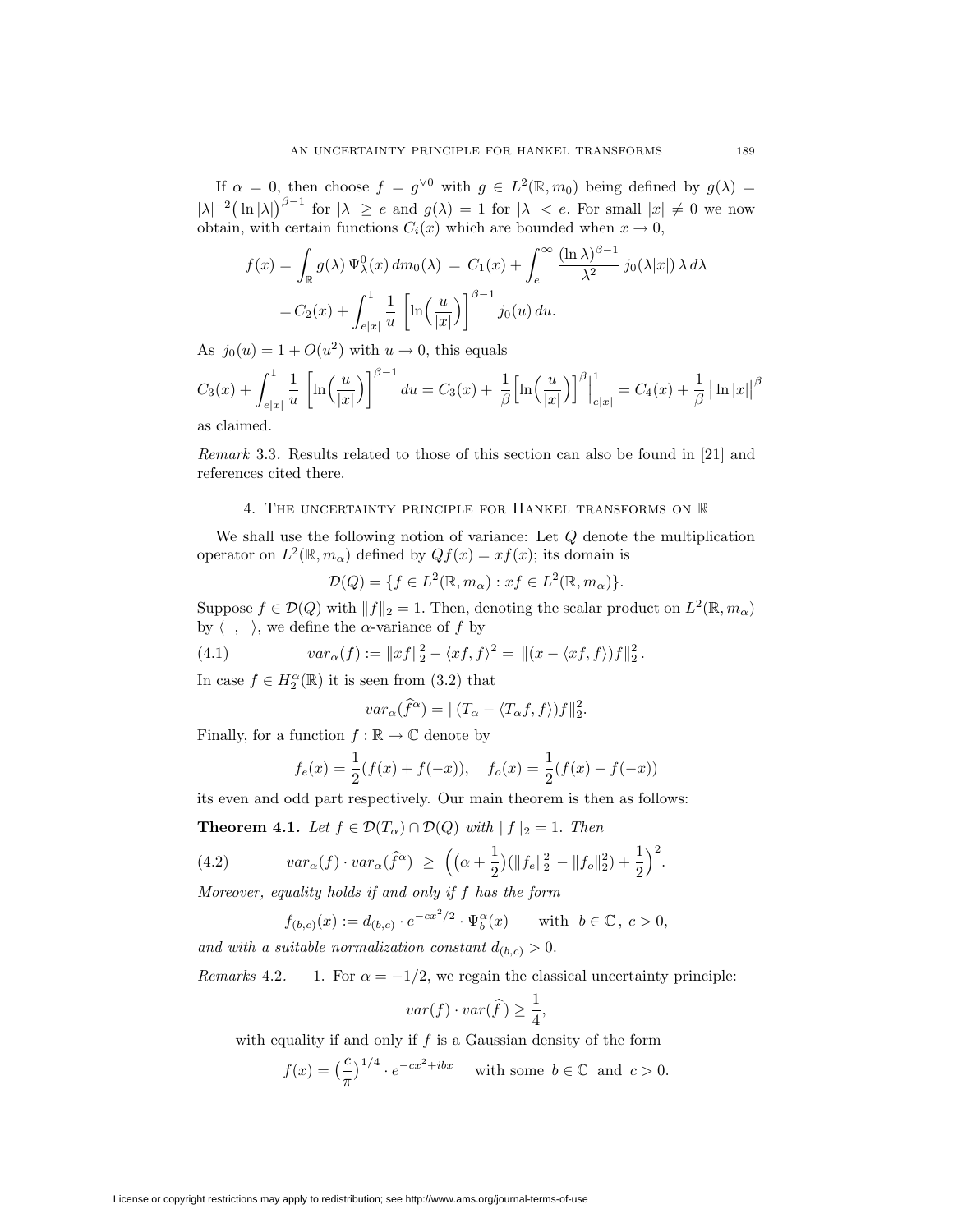- 2. The usual Hankel transform of  $L^2([0,\infty],\omega_\alpha)$ -functions is connected with the generalized Hankel transform of even  $L^2(\mathbb{R}, m_\alpha)$ -functions in an obvious way: for  $f \in L^2([0,\infty[,\omega_\alpha)$  and  $F \in L^2(\mathbb{R},m_\alpha)$  being defined by  $F(x) = f(|x|)$ , we have  $\hat{F}^{\alpha}(\lambda) = \hat{f}^{\alpha}(|\lambda|)$ . Therefore, Theorem 4.1 immediately implies Theorem 1.1.
- 3. The normalization constants  $d_{(b,c)}$  will be computed explicitly in Lemma 4.3. In particular it will turn out that for  $b \in \mathbb{C}$  and  $c > 0$  the even and odd parts of the "optimal" functions  $f_{(b,c)}$  satisfy

(4.3) *k*f(*b,c*)*,ek*<sup>2</sup> *≥ k*f(*b,c*)*,ok*<sup>2</sup>

and

(4.4) 
$$
|| f_{(b,c),e} ||_2 - || f_{(b,c),o} ||_2 \to 0 \text{ for } |b| \to \infty,
$$

which means that for fixed  $\alpha > -1/2$ , the lower bound 1/4 of the classical uncertainty principle is attained asymptotically with  $|b| \to \infty$ .

- 4. There exist further uncertainty principles for  $(\mathbb{R}, +)$  which can be extended to the convolution structures above. Here we only mention a principle due to Strichartz [19], as well as the  $\epsilon - \delta$ -concentration uncertainty principle of Donoho and Stark [4]. The latter may be derived here in the same way as described in Voit [20]; it is also covered by an  $\epsilon - \delta$ -concentration principle for certain integral operators proved by de Jeu [10].
- 5. We expect that the results given in this paper can be extended to further classes of Dunkl transforms related to finite reflection groups acting on R*<sup>n</sup>*.

*Proof of Theorem 4.1. 1. Proof of inequality* (4.2) *in the case that*  $f \in S(\mathbb{R})$ . A short calculation shows that

$$
[T_{\alpha}, Q](f) = (T_{\alpha}Q - QT_{\alpha})(f) = (2\alpha + 2)f_e - 2\alpha f_o.
$$

The Cauchy-Schwarz inequality and the anti-symmetry of  $T_\alpha$  ensure that

$$
var_{\alpha}(f)^{1/2} \cdot var_{\alpha}(\hat{f}^{\alpha})^{1/2} = ||(Q - \langle Qf, f \rangle)f||_2 \cdot ||(T_{\alpha} - \langle T_{\alpha}f, f \rangle)f||_2
$$
  
\n
$$
\geq \frac{1}{2} |\langle [T_{\alpha}, Q]f, f \rangle| = \frac{1}{2} |\langle (2\alpha + 2)f_e - 2\alpha f_o, f_e + f_o \rangle|
$$
  
\n
$$
= (\alpha + 1) ||f_e||_2^2 - \alpha ||f_o||_2^2 = (\alpha + \frac{1}{2}) (||f_e||_2^2 - ||f_o||_2^2) + \frac{1}{2}.
$$

2. Extension of inequality (4.2) *to its maximal range*  $\mathcal{D}(T_\alpha) \cap \mathcal{D}(Q)$ . This extension affords an approximation process, for which we keep close to the method used in Dym and McKean [8] for the classical case. Involving again the Cauchy-Schwarz inequality and the anti-symmetry of  $T_{\alpha}$ , a little more careful argumentation than before yields

(4.5)  
\n
$$
\begin{aligned}\n \text{var}_{\alpha}(f)^{1/2} \cdot \text{var}_{\alpha}(\hat{f}^{\alpha})^{1/2} \\
&\geq \left| \langle (x - \langle xf, f \rangle) f, (T_{\alpha} - \langle T_{\alpha}f, f \rangle) f \rangle \right| \\
&= \left| \langle xf, T_{\alpha}f \rangle - \langle xf, f \rangle \cdot \langle f, T_{\alpha}f \rangle \right| \\
&\geq \left| \text{Re} \left( \langle xf, T_{\alpha}f \rangle - \langle xf, f \rangle \cdot \langle f, T_{\alpha}f \rangle \right) \right| \\
&= \left| \text{Re} \langle xf, T_{\alpha}f \rangle \right|. \n\end{aligned}
$$

Now choose a sequence  $(f_n) \subset \mathcal{S}(\mathbb{R})$  with  $f_n \to f$  in  $H_2^{\alpha}(\mathbb{R})$ , and define  $g_l \in$  $C_c^1(\mathbb{R})$ ,  $l \in \mathbb{N}$ , with  $g_l(x) = x$  on  $I_l := [-l, -1/l]$  ∪  $[1/l, l]$  and  $g_l(x) = 0$  on  $\mathbb{R} \setminus I_{l+1}$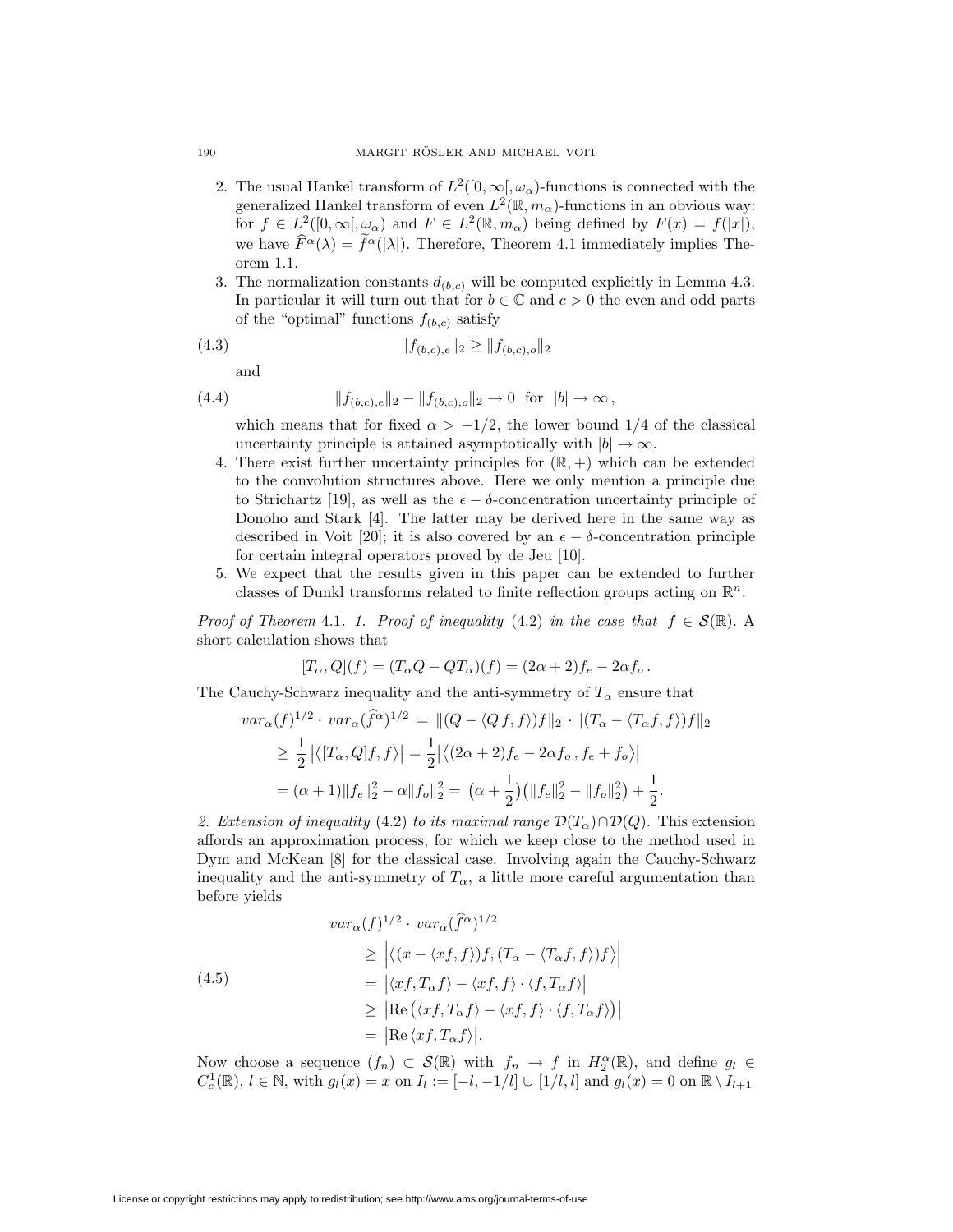such that  $|T_\alpha(g_l)(x)| \leq Ml$  for all  $l \in \mathbb{N}$ , where  $M > 0$  is a constant. Then

(4.6) 
$$
\operatorname{Re}\left\langle xf, T_{\alpha}f\right\rangle = \lim_{l \to \infty} \operatorname{Re}\left\langle g_l f, T_{\alpha} f\right\rangle = \lim_{l \to \infty} \lim_{n \to \infty} \operatorname{Re}\left\langle g_l f_n, T_{\alpha} f_n \right\rangle
$$

$$
= \lim_{l \to \infty} \lim_{n \to \infty} \left\langle g_l, \operatorname{Re}\left(\overline{f_n} T_{\alpha} f_n\right) \right\rangle.
$$

For  $h \in C^1(\mathbb{R})$  we can write

$$
2 \operatorname{Re} (\overline{h} T_{\alpha} h)(x) = T_{\alpha}(|h|^2)(x) + \frac{\alpha + 1/2}{x} \left( 2 \operatorname{Re} \left( (h(x) - h(-x)) \overline{h(x)} \right) - |h(x)|^2 + |h(-x)|^2 \right) = T_{\alpha}(|h|^2)(x) + \frac{4\alpha + 2}{x} |h_o(x)|^2.
$$

We thus obtain

$$
\operatorname{Re}\langle xf, T_{\alpha}f\rangle = \lim_{l \to \infty} \lim_{n \to \infty} \left( \langle g_l, \frac{1}{2} T_{\alpha}(|f_n|^2) \rangle + (2\alpha + 1) \langle \frac{1}{x} g_l(x), |f_{n,o}|^2 \rangle \right)
$$
  
=  $\frac{1}{2} \lim_{l \to \infty} \lim_{n \to \infty} -\langle T_{\alpha} g_l, |f_n|^2 \rangle + (2\alpha + 1) ||f_o||_2^2$   
=  $-\frac{1}{2} \lim_{l \to \infty} \langle T_{\alpha} g_l, |f|^2 \rangle + (2\alpha + 1) ||f_o||_2^2$ .

Now observe that  $T_{\alpha}(g_l) = 2(\alpha + 1)$  on  $I_l$  and  $T_{\alpha}(g_l) = 0$  on  $\mathbb{R} \setminus I_{l+1}$ . Moreover, since  $f \in L^2(\mathbb{R}, m_\alpha)$ , there is a subsequence of  $(l \cdot \int_{I_{l+1} \setminus I_l} |f|^2 dm_\alpha)_{l \geq 1}$  which tends to 0; this shows that  $\lim_{l\to\infty} \int_{I_{l+1}\setminus I_l} (T_\alpha g_l) |f|^2 dm_\alpha = 0$ , by the assumption on  $(T_{\alpha}g_l)_{l \in \mathbb{N}}$ . Together we obtain

$$
\lim_{l \to \infty} \langle T_{\alpha} g_l, |f|^2 \rangle = 2(\alpha + 1) \|f\|_2^2 = 2(\alpha + 1)
$$

and therefore

Re 
$$
\langle xf, T_{\alpha}f \rangle = -(\alpha + 1) + (2\alpha + 1) ||f_{o}||_{2}^{2} = -(\alpha + \frac{1}{2})(||f_{e}||_{2}^{2} - ||f_{o}||_{2}^{2}) - \frac{1}{2}.
$$

This yields the assertion.

*Proof of the case when the lower bound is attained.* The key step in the proof above is the application of the Cauchy-Schwarz inequality in (4.5) and then taking the real part. This means that the bound is attained if and only if

(4.7) 
$$
(-c) \cdot (x - \langle x f, f \rangle) f = (T_{\alpha} - \langle T_{\alpha} f, f \rangle) f \text{ a.e.}
$$

for some  $c \in \mathbb{R}$ . We first check that each solution  $f \in H_2^{\alpha}(\mathbb{R})$  of (4.7) belongs to  $C^{\infty}(\mathbb{R} \setminus \{0\})$  and satisfies

(4.8) 
$$
T_{\alpha}f(x) = f'(x) + (\alpha + \frac{1}{2})\frac{f(x) - f(-x)}{x} \text{ for } x \neq 0.
$$

$$
\Box
$$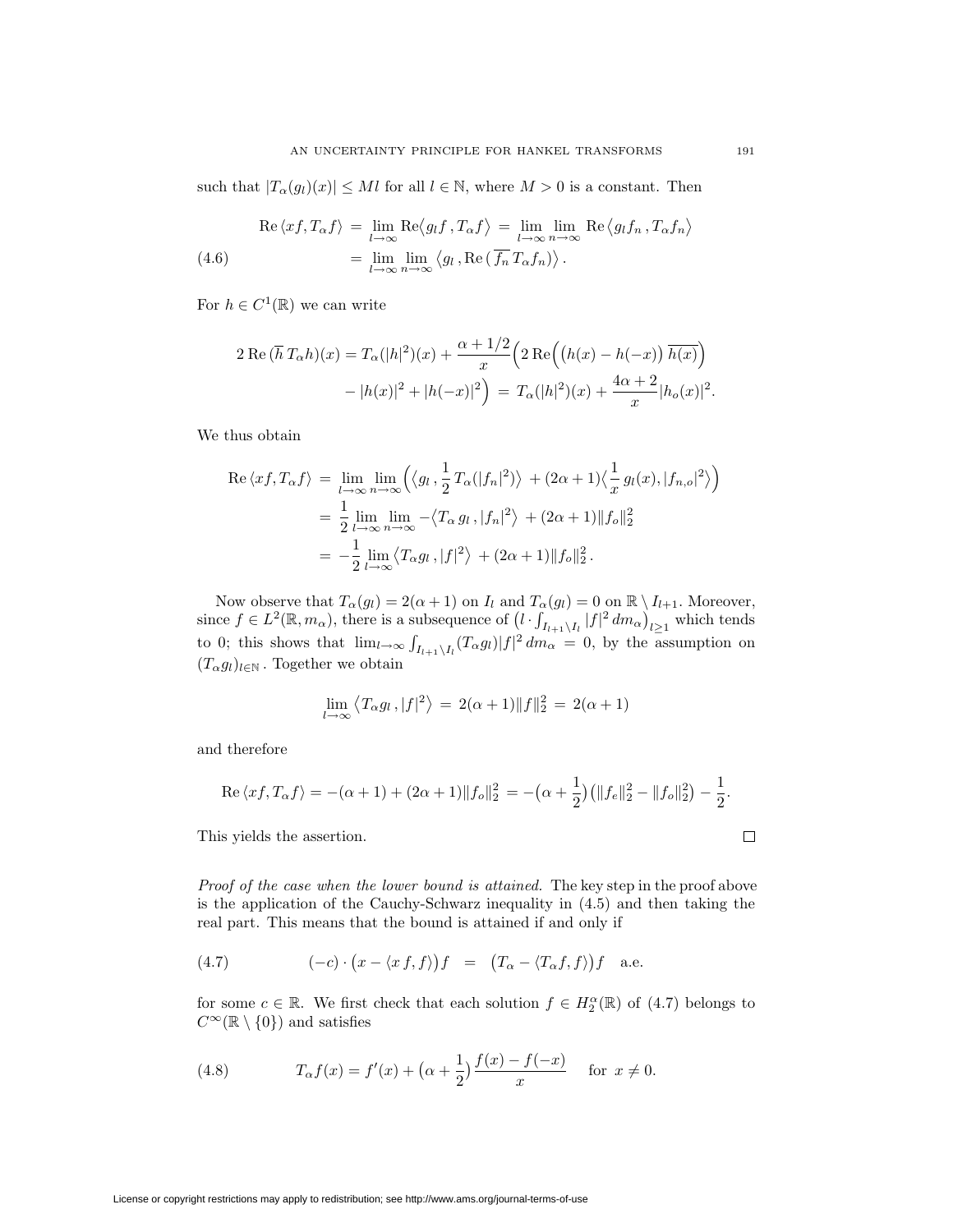For this we choose functions  $f_n \in \mathcal{S}(\mathbb{R})$  with  $f_n \to f$  in  $H_2^{\alpha}(\mathbb{R})$ . Then for  $x > 0$  and fixed  $\delta > 0$  we have

$$
(4.9)
$$
\n
$$
\int_{\delta}^{x} (T_{\alpha}f)(\xi) \cdot \xi^{2\alpha+1} d\xi = \lim_{n \to \infty} \int_{\delta}^{x} (T_{\alpha}f_n)(\xi) \cdot \xi^{2\alpha+1} d\xi
$$
\n
$$
= \lim_{n \to \infty} \left( \int_{\delta}^{x} f'_n(\xi) \cdot \xi^{2\alpha+1} d\xi + (\alpha + \frac{1}{2}) \int_{\delta}^{x} (f_n(\xi) - f_n(-\xi)) \cdot \xi^{2\alpha} d\xi \right)
$$
\n
$$
= \lim_{n \to \infty} \left( x^{2\alpha+1} f_n(x) - \delta^{2\alpha+1} f_n(\delta) - (\alpha + \frac{1}{2}) \int_{\delta}^{x} (f_n(\xi) + f_n(-\xi)) \cdot \xi^{2\alpha} d\xi \right)
$$
\n
$$
= x^{2\alpha+1} f(x) - \delta^{2\alpha+1} f(\delta) - (\alpha + \frac{1}{2}) \int_{\delta}^{x} (f(\xi) + f(-\xi)) \cdot \xi^{2\alpha} d\xi.
$$

Substitution of  $(4.7)$  in the integral on the left yields that f is infinitely often differentiable on  $]0, \infty[$  and, by the same argument, also on  $] - \infty, 0[$ . Finally, differentiation of (4.9) shows that (4.8) is indeed satisfied.

Thus we are led to solve the differential-difference equation

(4.10) 
$$
T_{\alpha}f(x) = (b - cx) f(x) \quad (c \in \mathbb{R}, b \in \mathbb{C})
$$

with  $f \in C^{\infty}(\mathbb{R} \setminus \{0\})$  (where in fact, b and c depend on f). First note that for  $f \in C^1(\mathbb{R} \setminus \{0\})$  and even  $g \in C^1(\mathbb{R} \setminus \{0\})$  the following product formula holds:

$$
T_{\alpha}(fg) = (T_{\alpha}f) \cdot g + f \cdot (T_{\alpha}g).
$$

It follows that  $f \in C^{\infty}(\mathbb{R} \setminus \{0\})$  solves (4.10) exactly if  $F(x) := e^{cx^2/2} f(x)$  satisfies (4.11)  $T_{\alpha}F = bF$ .

Insert *−*x into (4.11) and form the sum and difference with (4.11). This leads to

(4.12) 
$$
F'_{o}(x) + (2\alpha + 1)\frac{F_{o}(x)}{x} = b F_{e}(x); \quad F'_{e}(x) = b F_{o}(x).
$$

We may assume that  $b \neq 0$ , because for  $b = 0$  explicit solution of (4.12) would yield that  $|F_o|$  is of the form  $C \cdot |x|^{-(2\alpha+1)}$ , which contradicts Lemma 3.1. Differentiation of the second equality in  $(4.12)$  shows that  $F_e$  satisfies the modified Bessel equation

(4.13) 
$$
w'' + \frac{2\alpha + 1}{x} w' = b^2 w \text{ on } \mathbb{R} \setminus \{0\}.
$$

Independent solutions of (4.13) are given by the holomorphic solution  $w_1(x) :=$  $j_\alpha(ibx)$  as well as by

$$
w_2(x) := \begin{cases} |x|^{-2\alpha} \cdot j_{-\alpha}(ibx) & \text{for } \alpha \ge -1/2, \, \alpha \ne 0, 1, 2, \dots \\ |x|^{-\alpha} \cdot Y_{\alpha}(ib|x|) & \text{for } \alpha = 0, 1, 2, \dots \end{cases}
$$

where  $Y_\alpha$  is the Bessel function of the second kind. If  $\alpha > 0$ , then  $w_2(x) \sim C \cdot |x|^{-2\alpha}$ . As  $f_e(x) = O(|x|^{-\alpha})$  for  $x \to 0$  by Lemma 3.1, it follows that  $F_e$  must be a multiple of w<sub>1</sub>. If  $\alpha = 0$ , then the same conclusion holds, because in this case  $w_2(x) \sim$  $C \cdot \ln |x|$ , while  $f_e(x) = O(|\ln(|x|)|^{1/2})$  for  $x \to 0$ . Finally, if for  $\alpha \in ]-1/2,0[$ a w<sub>2</sub>-part would appear in  $F_e$ , then (4.12) would imply that  $|F_o(x)| \sim C \cdot |x|^{-(2\alpha+1)}$ , which would again contradict Lemma 3.1.

Together we have shown that

$$
f_e(x) = d \cdot e^{-cx^2/2} j_\alpha(bx)
$$
 with  $d \in \mathbb{C}$ .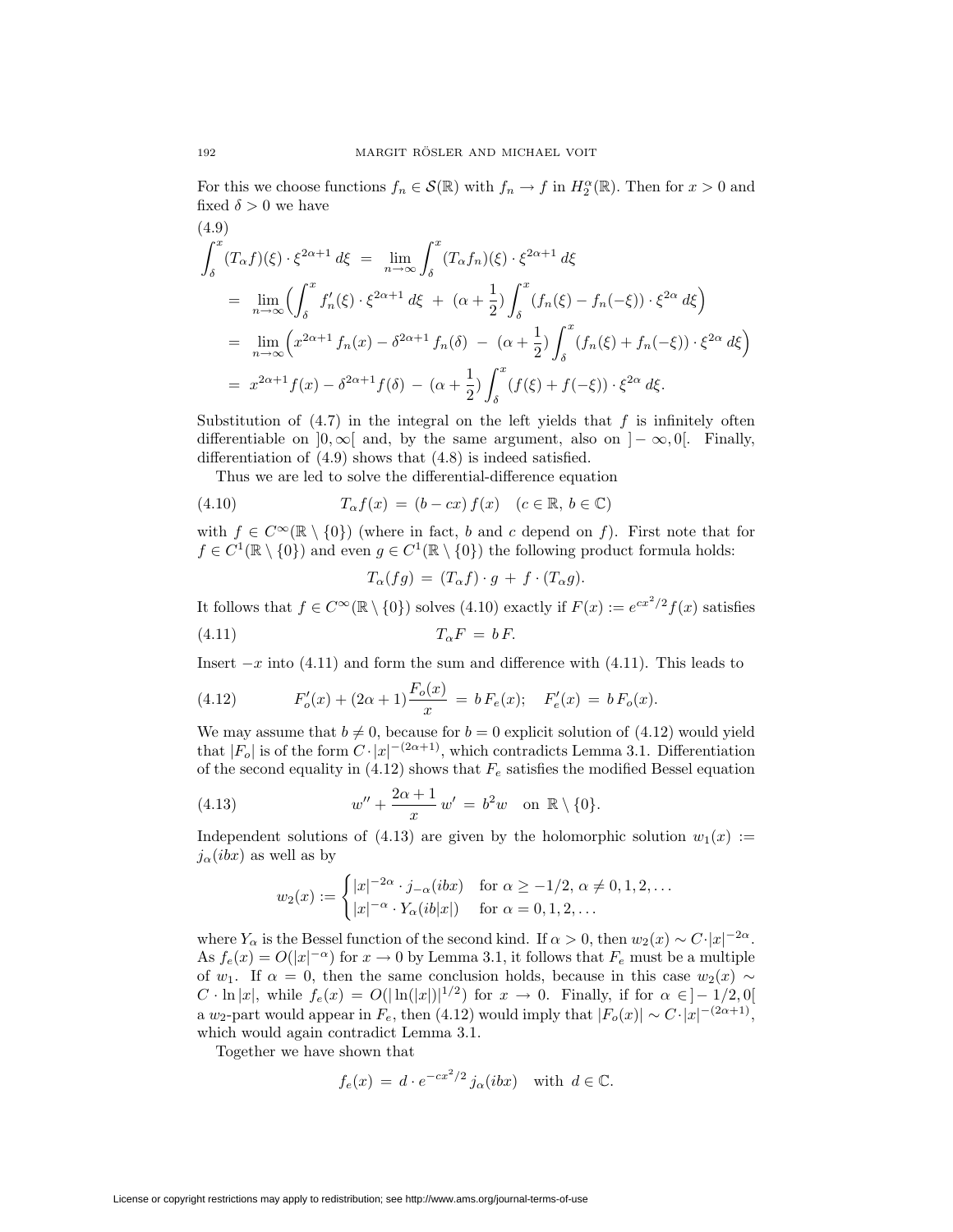The second formula of (4.12) now yields

$$
f_o(x) = \frac{d}{b} \cdot e^{-cx^2/2} \cdot \frac{d}{dx} (j_\alpha(bx)) = d e^{-cx^2/2} \cdot \frac{bx}{2(\alpha+1)} \cdot j_{\alpha+1}(ibx)
$$

and therefore

(4.14)  $f(x) = d \cdot e^{-cx^2/2} \cdot \Psi_{-ib}^{\alpha}(x) \quad \text{for } c > 0, b, d \in \mathbb{C}.$ 

Conversely, if f has the form (4.14) with  $||f||_2 = 1$ , then it is clear that (4.7) holds, i.e., that the bound is in fact attained.  $\Box$ 

We still have to compute the normalization constants  $d_{(b,c)}$  of Theorem 4.1 and to verify the statements of Remark 4.2. But these are immediate consequences of formula (3.3.4) in Rosenblum [18], which says that for all  $c > 0$  and  $b, \lambda \in \mathbb{C}$ ,

$$
(4.15) \qquad \int_{\mathbb{R}} e^{-cx^2/2} \cdot \Psi_{\lambda}^{\alpha}(x) \cdot \Psi_{b}^{\alpha}(x) \, dm_{\alpha}(x) = \frac{1}{c^{\alpha+1}} \cdot e^{-(b^2 + \lambda^2)/(2c)} \cdot e_{\alpha}(-b\lambda/c).
$$

Together with the identity  $\overline{\Psi_{\lambda}^{\alpha}(x)} = \Psi_{-\overline{\lambda}}^{\alpha}(x)$  for  $x \in \mathbb{R}$ , formula (4.15) leads to

**Lemma 4.3.** *The functions*  $\widetilde{f}_{(b,c)} := e^{-cx^2/2} \cdot \Psi_b^{\alpha}(x)$  ( $b \in \mathbb{C}, c > 0$ ) *satisfy* 

$$
(1) \int_{\mathbb{R}} |\tilde{f}_{(b,c)}|^2 dm_{\alpha} = \frac{1}{(2c)^{\alpha+1}} \cdot e^{-\text{Re } b^2/(2c)} \cdot e_{\alpha}(|b|^2/(2c)).
$$
  
\n
$$
(2) \int_{\mathbb{R}} |\tilde{f}_{(b,c),e}|^2 dm_{\alpha} = \frac{1}{2(2c)^{\alpha+1}} \cdot e^{-\text{Re } b^2/(2c)} \cdot \left(e_{\alpha}(|b|^2/(2c)) + e_{\alpha}(-|b|^2/(2c))\right).
$$
  
\n
$$
(3) \int_{\mathbb{R}} |\tilde{f}_{(b,c),o}|^2 dm_{\alpha} = \frac{1}{2(2c)^{\alpha+1}} \cdot e^{-\text{Re } b^2/(2c)} \cdot \left(e_{\alpha}(|b|^2/(2c)) - e_{\alpha}(-|b|^2/(2c))\right).
$$

From the integral representation (2.1) it is seen that  $e_{\alpha}(-|b|^2/(2c))$  is nonnegative and tends to 0 with  $|b| \rightarrow \infty$ . Thus (4.3) and (4.4) are immediate consequences of Lemma 4.3, and the proof of our statements in Section 4 is now complete.

## Note added in proof

After this paper was accepted for publication, Richard Askey pointed out to us that Theorem 1.1 had been proved in a different way by Cris T. Roosenraad in his (unpublished) Ph.D. Thesis, 1969. He used expansions with respect to generalized Hermite polynomials.

### **REFERENCES**

- 1. M. Abramowitz, I.A. Stegun: Handbook of Mathematical Functions. Dover Publ. 1990.
- 2. W.R. Bloom, H. Heyer: Harmonic Analysis of Probability Measures on Hypergroups. De Gruyter 1995. MR **96a:**43001
- 3. V.M. Bukhstaber, G. Felder, A.P. Veselov: Elliptic Dunkl operators, root systems, and functional equations. Duke Math. J. 76, 885–911 (1994). MR **96b:**39014
- 4. D.L. Donoho, P.B. Stark: Uncertainty principles and signal recovery. SIAM J. Appl. Math. 49, 906 – 931 (1989). MR **90c:**42003
- 5. C. F. Dunkl: Differential-difference operators associated to reflection groups. Trans. Amer. Math. Soc. 311, 167–183 (1989). MR **90k:**33027
- 6. C. F. Dunkl: Integral kernels with reflection group invariance. Can. J. Math. 43, 1213 1227 (1991). MR **93g:**33012
- 7. C. F. Dunkl: Hankel transforms associated to finite reflection groups. Contemp. Math. 138, 123 – 138 (1992). MR **94g:**33011
- 8. H. Dym, H.P. McKean: Fourier Series and Integrals. Academic Press 1972. MR **56:**945
- 9. M.F.E. de Jeu: The Dunkl transform. Invent. Math. 113, 147 162 (1993). MR **94m:**22011